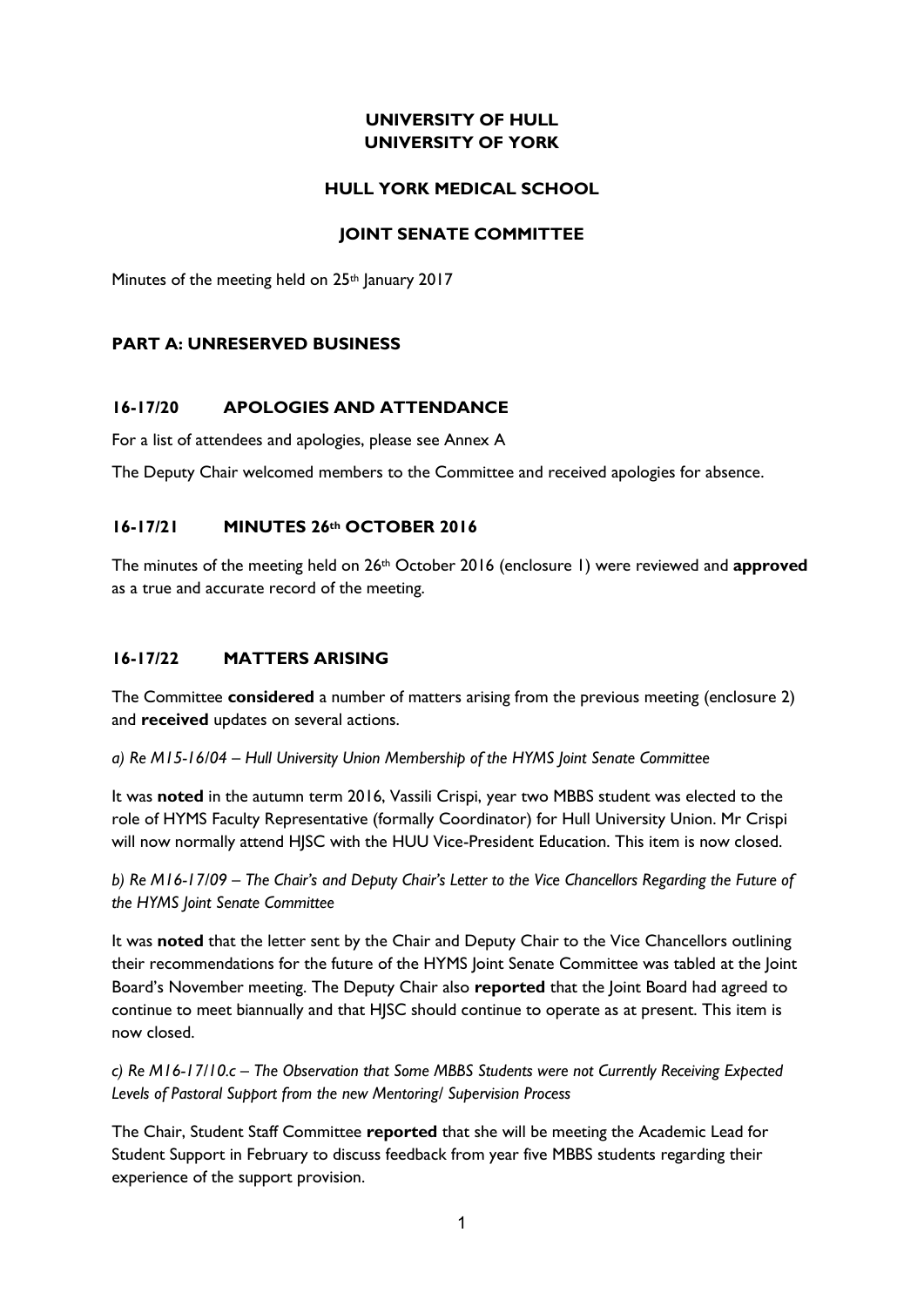*d) Re M16-17/10.c* – *The Suggestion that a way to Enhance Student Representation could be the Introduction a Paid HYMS Sabbatical Student Officer*

The HUU VP-Education **reported** that as yet a tripartite discussion between HUU, YUSU and the Student Staff Committee had not taken place, but that HUU Officers had discussed the suggestion that HYMS could fund a sabbatical student representative post as a means of enhancing student representation in the School. HUU do not support the idea on the grounds that HUU is mandated to represent all students of the University (as is YUSU at York) and that to have an alternative representative figure might set a precedent by which other Schools of the University requested a similar role, contrary to the HUU governance model and agreement with the University. HUU also had concerns that a directly or indirectly HYMS funded Officer may not be able to operate as independently as necessary to fulfil their representative role. HUU would seek to work with YUSU and HYMS to agree other ways in which it could more effectively engage and represent the student body. This item is now closed.

# **16-17/23 TO RECEIVE FOR INFORMATION A LIST OF CHAIR'S ACTIONS SINCE THE PREVIOUS MEETING**

The Committee **received** a list of approvals by Chair's Actions (enclosure 3) since the last meeting. It was **noted** that with regard to M16-17/22.a) the Chair had approved a change to HUU representation on HJSC, due to the recent resignation of the HUU President and a request of the VP Education, such that on an interim basis (for the 2016/17 academic session) the membership will be the HYMS Faculty Representative and Vice-President Education. Following future election of a student president HUU representation on HJSC will be reviewed.

# **16-17/24 TO CONSIDER MATTERS RAISED BY STUDENT REPRESENTATIVES**

a) The Graduate Students' Association informed the Committee that research students at York had reported difficulties gaining ethics approval during the summer vacation due to Ethics Committees not meeting at this time. The Dean reassured the Committee that the HYMS Ethics Committee holds a number of physical meetings, but also operates virtual meetings as required to avoid delaying the progress of research students' and staff members' research.

b) HUU **reported** that one of its key projects is to strengthen its Student Voice communication systems across the University and that it looks forward to working with HYMS to ensure its students are part of the project.

c) YUSU **reported** that it is also exploring ways to effectively communicate with and feedback to students and that it welcomes opportunities to discuss plans with HUU and HYMS.

# **16-17/25 TO RECEIVE A WRITTEN REPORT FROM THE DEAN**

a) The Dean introduced her report (enclosure 4), highlighting that: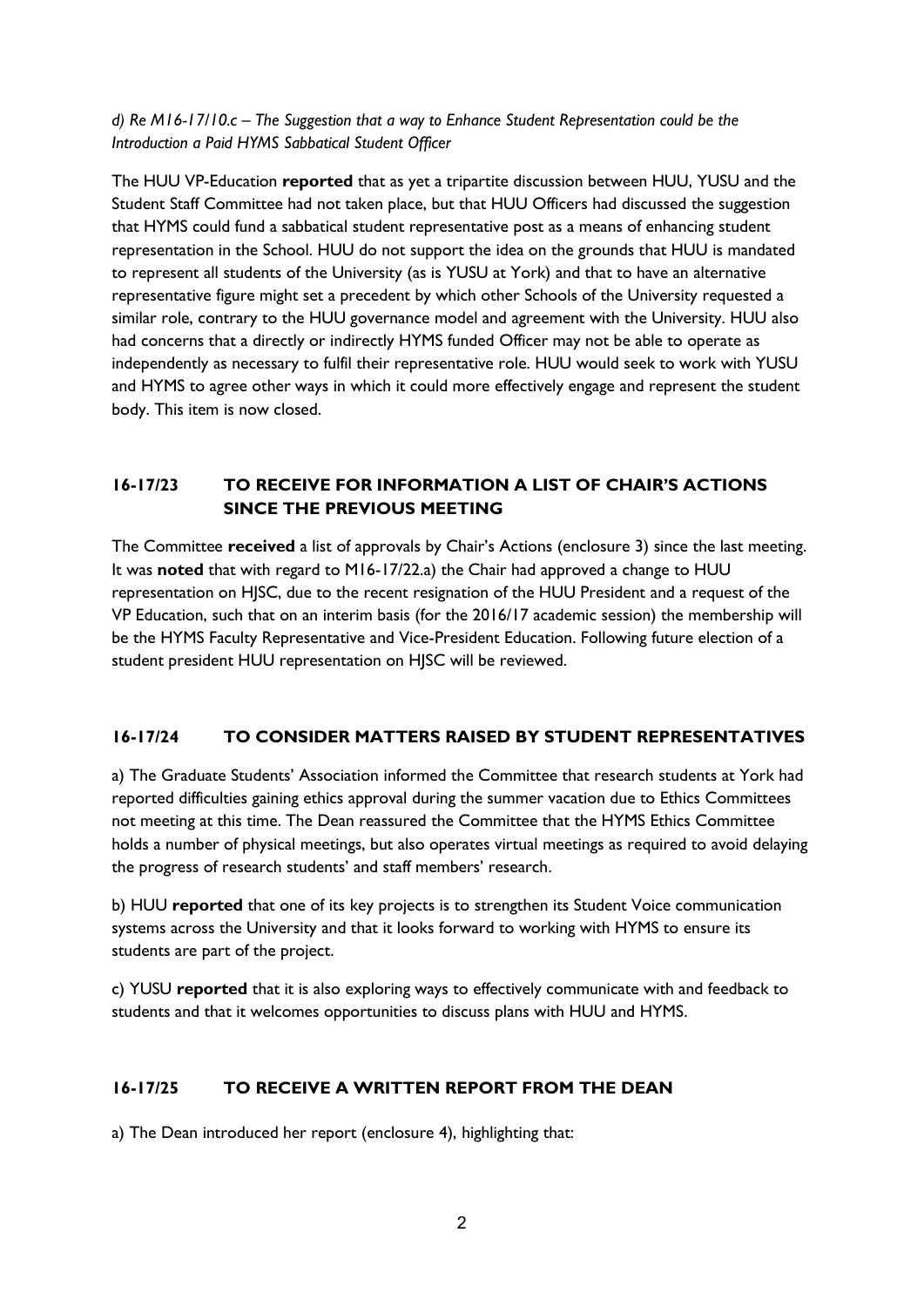- i. Organisational restructuring of Hull academic departments will mean that from the  $1st$ February 2017 HYMS will be a School as part of the Faculty of Health Sciences at Hull.
- ii. Organisational restructuring of research in HYMS at Hull is progressing and that Hull's University Executive Group has approved the first phase of the project leading to the end of the present financial year. Staff realignment into the new research groups and a new research centre will take place following the conclusion of period of staff consultation, which so far was progressing positively.
- iii. Refurbishment of Loxley is near complete with very positive feedback from the Clinical Anatomy staff and students on the new facilities.
- iv. Construction of the new Allam Building at Hull is progressing well and that HYMS hopes to move in during July 2017.
- v. The Management Board has agreed a systems replacement plan to replace the assessment system as part of an overall need to upgrade outdated IT and administrative software.
- vi. Issues are ongoing with the stability of the upgraded Hull-York video links but that IT Services at both Universities have been working very hard to address the problems and that School staff have kept students informed of the issues arising.
- vii. A new campus allocation policy for MBBS students is being piloted whereby those applicants for 2017 have been randomly allocated a campus with confirmation of their offer. This is with the intention of being able to secure enrolments rather than risk losing students that do not what the uncertainty of not knowing where they will study when accepting offers.
- viii. The Secretary of State for Health's proposals to expand trainee doctor numbers could provide HYMS with a valuable opportunity to expand the MBBS programme giving greater economies of scale and that the School hopes to receive approval to increase numbers by 40-80 students per year.
- ix. The new postgraduate Physician Associate Studies and Clinical Anatomy programmes have made a successful start.
- b) During the discussion it was **noted** that:
	- i. The pilot campus allocation policy has been introduced due to the feedback received from applicants and parents that a lack of certainty until post-offer of the location of study dissuaded some applicants from selecting HYMS. It is hoped that a better conversion rate can be obtained by allocating places with offers. It was noted that this change in allocation policy brings with it the risk that conversion rates might now be asymmetrical, creating difficulties in organising teaching at the respective universities, but that measures were in place to manage these risks in order to trial a meaningful revision to the policy.
	- ii. The Department of Health expansion plans provide a timely opportunity for HYMS to expand and deliver medical education with greater economies of scale, but that this would also rely on the effective management of both teaching and learning activities and facilities within the School and wider Universities to provide an excellent student experience. The Committee was informed that discussions were taking place with the Universities, and particular with York regarding physical space needs.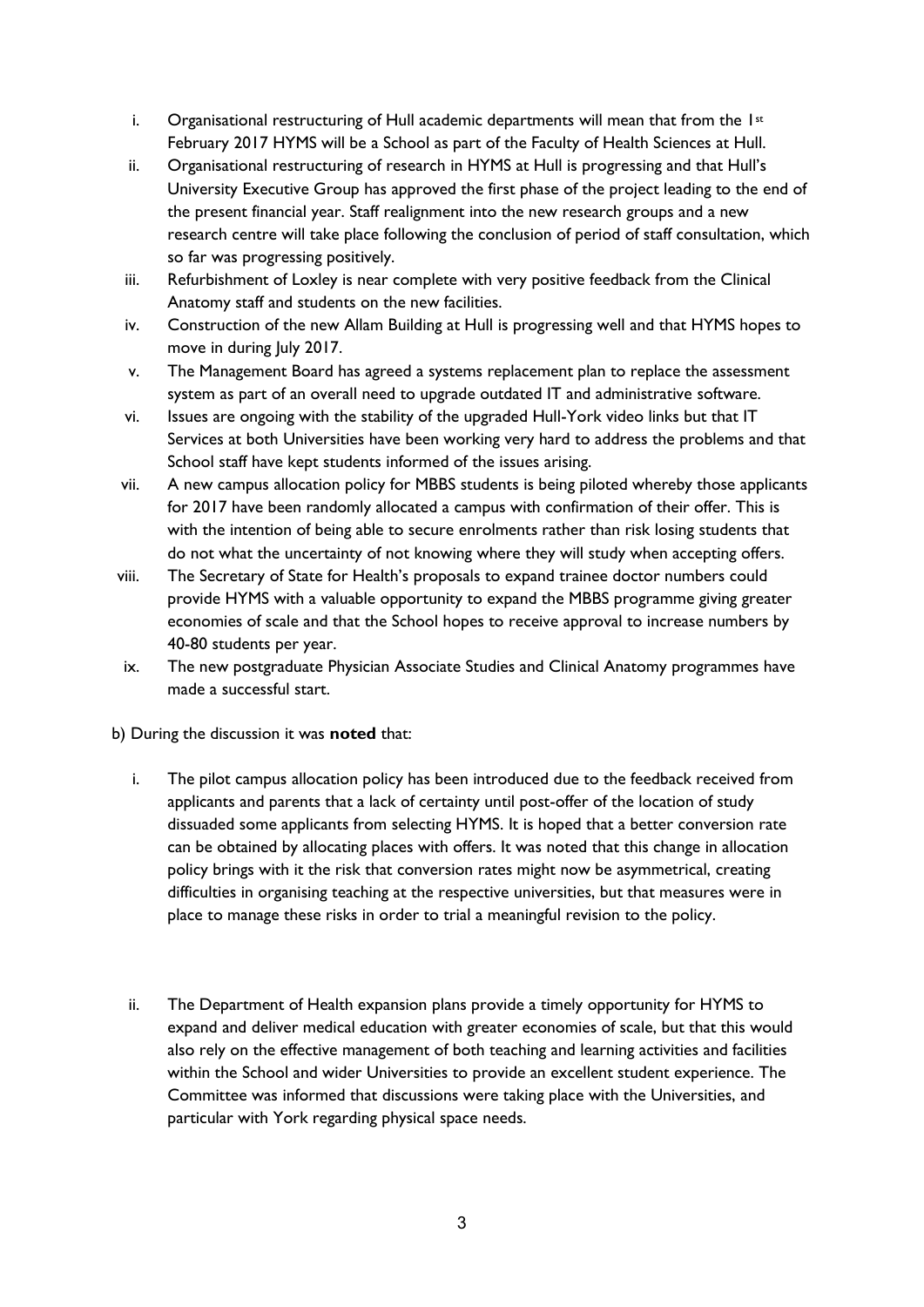The Committee was reminded that as well as supporting the School to provide teaching and learning, it also had a role to scrutinise and to hold HYMS to account where there were risks to the student experience. It was **noted** that expansion could prove particularly challenging due to NHS pressures, the availability of placements and as to whether the current curriculum model could continue to accommodate additional students.

The Dean provided reassurance that School and NHS staff workloads and other pressures would be monitored and managed to ensure expansion did not have a negative impact on colleagues. The Dean also acknowledged the need and potential opportunity created by possible expansion for a re-examination of the HYMS' MBBS curriculum model.

- iii. Planning is underway to upgrade management and administration infrastructure systems to replace those at the end of their life and to meet the needs of the expanding School. The assessment systems were a priority for replacement with a motivation to introduce a more flexible system able to cope well with the assessment requirements of a medical degree. It was further noted that as well as upgrading systems, effective management of administration is needed and that the addition of a Deputy Chief Operating Officer and other roles would help with this. The Committee was also informed that the School has raised with the Joint Board a number of concerns about the effectiveness of Registry, HR and IT activities undertaken for HYMS by the Universities, commenting that more robust support of the Universities will enable the School to lead positive enhancements in leadership and management, rather than having to take a more reactive response.
- iv. In relation to the Dean's report on research activity and restructuring, the Deputy Chair informed the Committee that the Chair had observed that the Memorandum of Agreement for HYMS (section 3.6) directs that *"HJSC will set up a Research Committee to be responsible to the Senates of the Universities via HJSC to facilitate the coordination of research activities within HYMS"*. This has not been complied with due to development of alternative HYMS structures for research governance since the drafting of the Memorandum, but in the spirit of the section and in practical terms HJSC receives information on relevant research activity through the Dean's Report, and monitors any matters pertaining to research degrees.

The Chair therefore proposed that the Committee makes a request to the Joint Board to remove section 3.6 of the Memorandum of Agreement to ensure the document better reflects appropriate practice for research governance. The Committee **decided to recommend** that the proposal be forwarded to the Joint Board.

**Action: Secretary**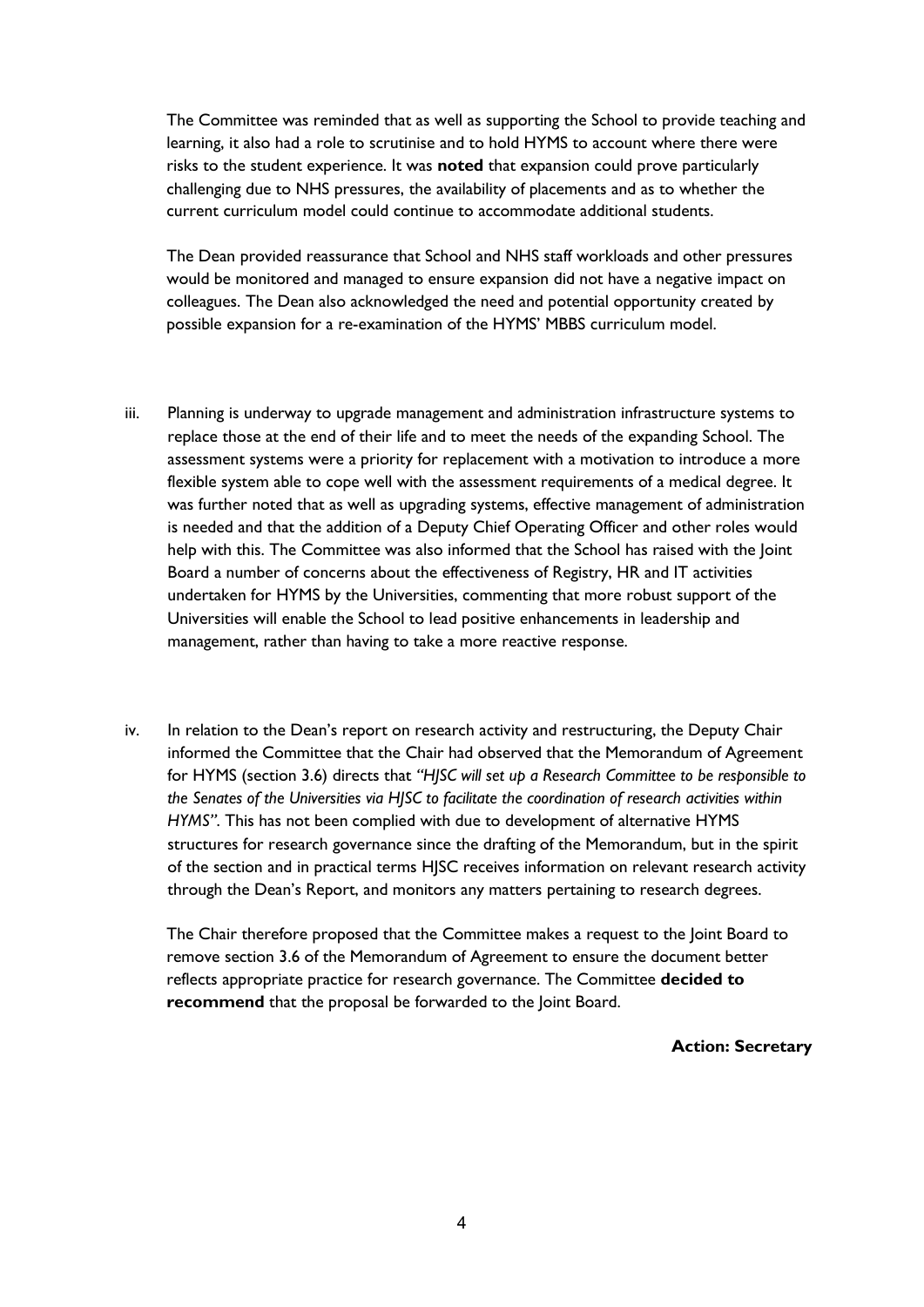# **16-17/26 TO APPROVE REVISED REGULATIONS FOR THE DEGREE OF BACHELOR OF MEDICINE, BACHELOR OF SURGERY (MBBS)**

The Committee considered and **approved** updates and amendments to the Regulations for the Degree of Bachelor of Medicine, Bachelor of Surgery (MBBS) (enclosure 5), particularly with regard to corrections to lower award titles and minor updates to committees referred to in the regulations, subject to:

- Revision of sections 5.1.1 and 5.1.3 to more clearly refer to the intended admissions requirements by which applicants would be assessed;
- Revision of section 9.3 to reinstate 'successful' to make explicit the need to successfully complete assessments;
- Revision of section 12.4 to more positively refer to the award of Diploma of Higher Education (Medical Science) as an intended award in the circumstances referred to.

The Chair HJSC to sign off the final version once prepared.

**Action: Chair BoS**

### **16-17/27 TO APPROVE REVISED REGULATIONS FOR THE INTERCALATED DEGREE PROGRAMMES**

The Committee considered and **approved** updates and amendments to the Regulations for the Intercalated Degree Programmes (enclosure 6) particularly with regard to regulations for students completing an intercalated PhD, subject to:

- Revision of the introductory paragraph on page 2 to state "…from and including the 2015/16 academic year students will…";
- Revision of section 3.3 to amend the start of the section to read only "The time that a HYMS student can…";
- Revision of a number of phrases, such as in sections 3.4.1 and 3.5.1, to consistently refer to the teaching and clinical mentorship provided to students completing a PhD by intercalation;
- Revision of section 3.5.1 to explicitly refer to the monitoring of clinical teaching and mentorship during the period of PhD study and not of progress of the PhD research itself (which will be the responsibility of the providing institution under its rules for research degrees);
- Revision of section 3.7 to explicitly include circumstances where an external institution to HYMS, Hull or York will agree to and oversee a student's clinical teaching and mentoring plan.

The Chair HJSC to sign off the final version once prepared.

**Action: Chair BoS**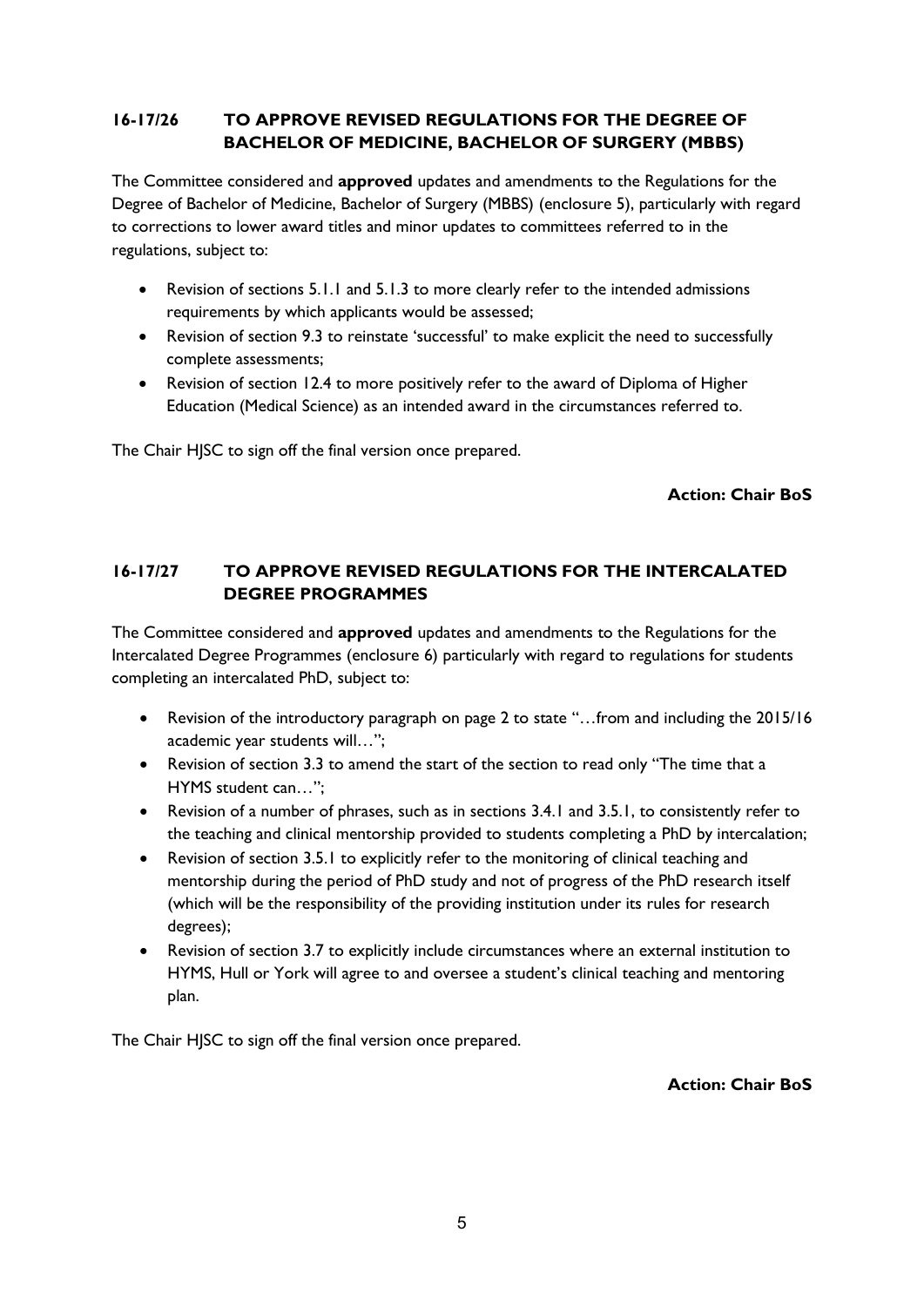# **16-17/28 TO APPROVE THE ANNUAL PROGRAMME REVIEW, RESPONSE TO EXTERNAL EXAMINER REPORTS AND UNDERGRADUATE AND POSTGRADUATE ACTION PLANS FOLLOWING STUDENT SATISFACTION SURVEYS AND OTHER QUALITY ASSURANCE AND ENHANCEMENT DATA**

The Committee considered and **approved** the Annual Programme Review (APR), response to external examiner reports and undergraduate and postgraduate action plans following student satisfaction surveys and other quality assurance and enhancement data (enclosure 8).

The Committee **noted** the comprehensive and reflective way in which the APR had been prepared so that each undergraduate and postgraduate programme was included and that the action plans were detailed and fine-grained to address specific issues, particularly those highlighted by the National Student Survey and concerning the MBBS.

During its discussion, the Committee focussed its attention on how issues referred to in the APR report were reflected and prioritised in the action plans. The Committee **decided** that issues identified in the APR informed the action plans, with the listed priorities covering a range of issues including those relating to teaching, organisation and management and assessment. The Committee **noted** that:

- The Board of Studies and Management Board regularly scrutinise progress towards the completion of the action plans, ensuring that the timeline set is adhered to;
- The work on the action plans is currently meeting the timelines set.

It was suggested that it would be easier to maintain momentum on, and to monitor work towards the actions if the completion times were specific dates rather than being listed as, for example 'ongoing', 'immediate' , '12 months'. The Chair BoS agreed to review the completion times listed.

### **Action: Chair BoS**

#### **16-17/29 TO CONSIDER THE YORK STUDENT PARTNERSHIP AGREEMENT AND ITS POTENTIAL IMPLICATIONS FOR HYMS**

The Committee **considered** the proposed York Student Partnership Agreement (renamed 'Community Declaration') and its potential implications for HYMS (enclosure 9). The Deputy Chair informed the Committee that the original version of the proposed Agreement circulated as enclosure 9 had already been revised following cross-departmental consultation, to which HYMS had responded, and that the revised paper also circulated as part of enclosure 9 was due to be considered by York Senate on the 31<sup>st</sup> January 2017. The Deputy Chair explained that the Committee's discussion could therefore usefully discuss possible implications of a York Community Declaration for HYMS and for Hull, by virtue of the fact that HYMS students are intended to be included.

The Chair BoS explained that due to the timing of the consultation a limited discussion had taken place among senior colleagues to prepare the response submitted, but that the BoS had received the draft agreement and School consultation response (also enclosed) at its December meeting. The BoS had been supportive of the Agreement reviewed at the time but had a number of concerns about the potential policy changes that could result in the implementation of the possible policy changes. The Chair BoS also stated that the revised document to be tabled at York Senate appeared to be an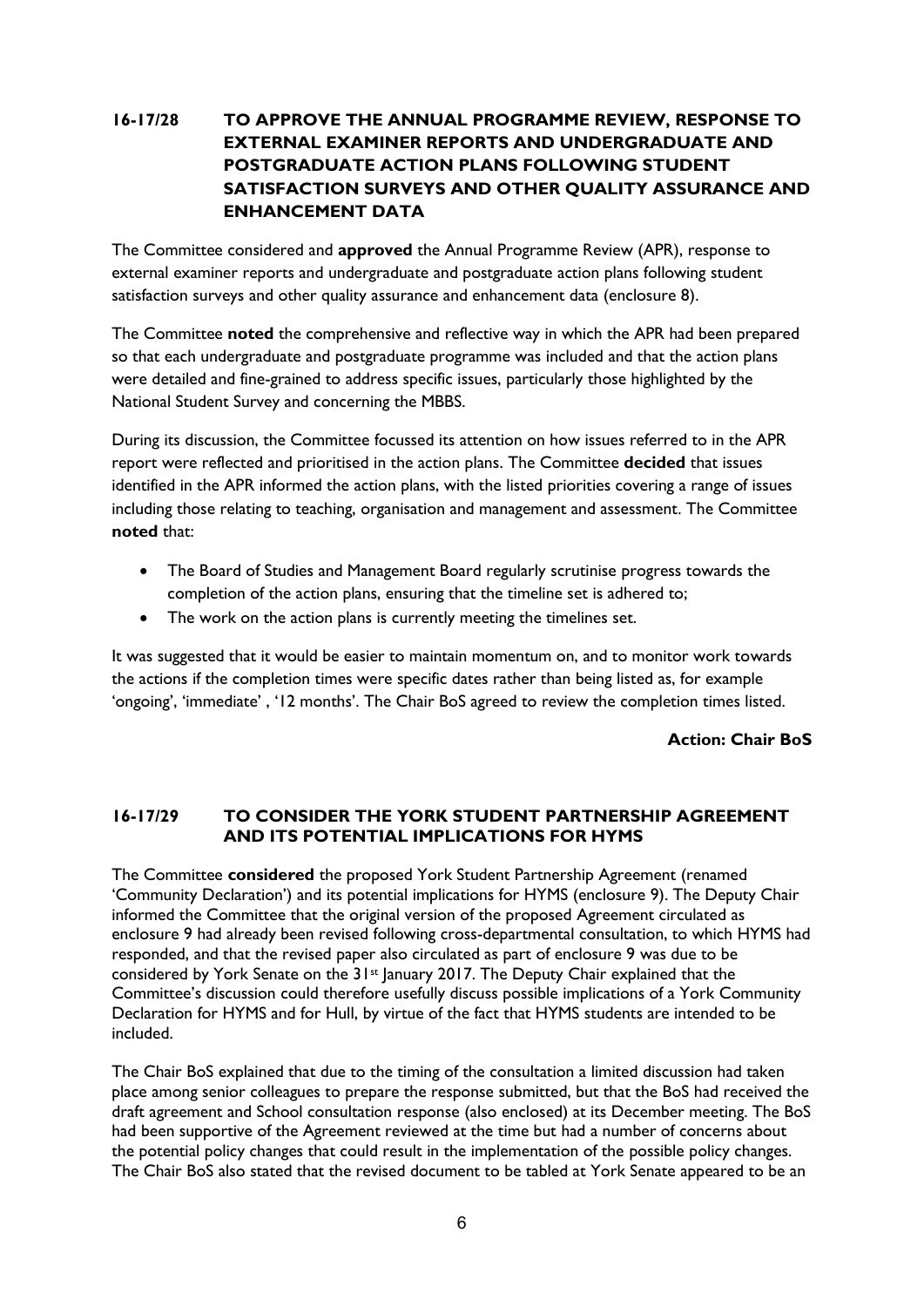improved one and thus continued to have his support. The Dean added her support to the latest iteration of the document.

The Deputy Chair explained that the consideration of the proposed policy changes would take place in the longer term as part of a Policy for Inclusive Learning and Teaching under development and as revisions to other policies.

Committee members from the University of Hull commented that the proposed document did not appear to present any difficulties for Hull, in relation to parity of treatment of HYMS students regardless of the campus on which they studied, and that the motives of the Community Declaration appeared to be in line with Hull's new learning and teaching strategy.

# **16-17/30 TO RECEIVE FOR INFORMATION THE ANNUAL REPORTS OF THE HYMS ETHICS COMMITTEE TO THE UNIVERSITY OF HULL AND THE UNIVERSITY OF YORK**

The Committee **received** the annual reports of the HYMS Ethics committee to the University of Hull and the University of York (enclosure 10) and **noted** that the feedback the Committee provided to the previous year's reports had been incorporated into the latest submissions.

# **16-17/31 DATES OF REMAINING MEETINGS 2016-17**

- **Thursday** 4th May 2017, 10.00am-12.00pm 1st Floor meeting room HYMS York/ Loxley Hull
- Wednesday 26th July 2017, 10.00am-12.00pm 1st Floor meeting room HYMS York/ Loxley Hull

#### **ANNEX A: Attendance**

#### **Members**

Professor John Robinson (Deputy Chair, PVC York) Professor Una Macleod (Dean, HYMS) Dr Sam Cobb (Chair Board of Studies, HYMS) Dr Jacquie White (Hull Senate representative) Professor Gillian Greenway (Hull Senate representative) Professor Martin Chalkley (York Senate representative) Dr Claire Hookham-Williams (Hull Learning, Teaching and Assessment Committee representative) Professor Richard Waites (York University Teaching Committee representative) Dr Roger Sturmey (Chair of Postgraduate Programmes Board, HYMS) Dr Penny Spikins (York Senate representative) Ms Rasha Ibrahim (Graduate Students' Association)\* Ms Tamaki Laycock (York University Students' Union)\* Mr Matt Thorneycroft (Hull University Union)\* Mr Vassili Crispi (Faculty Representative, Hull University Union)\*